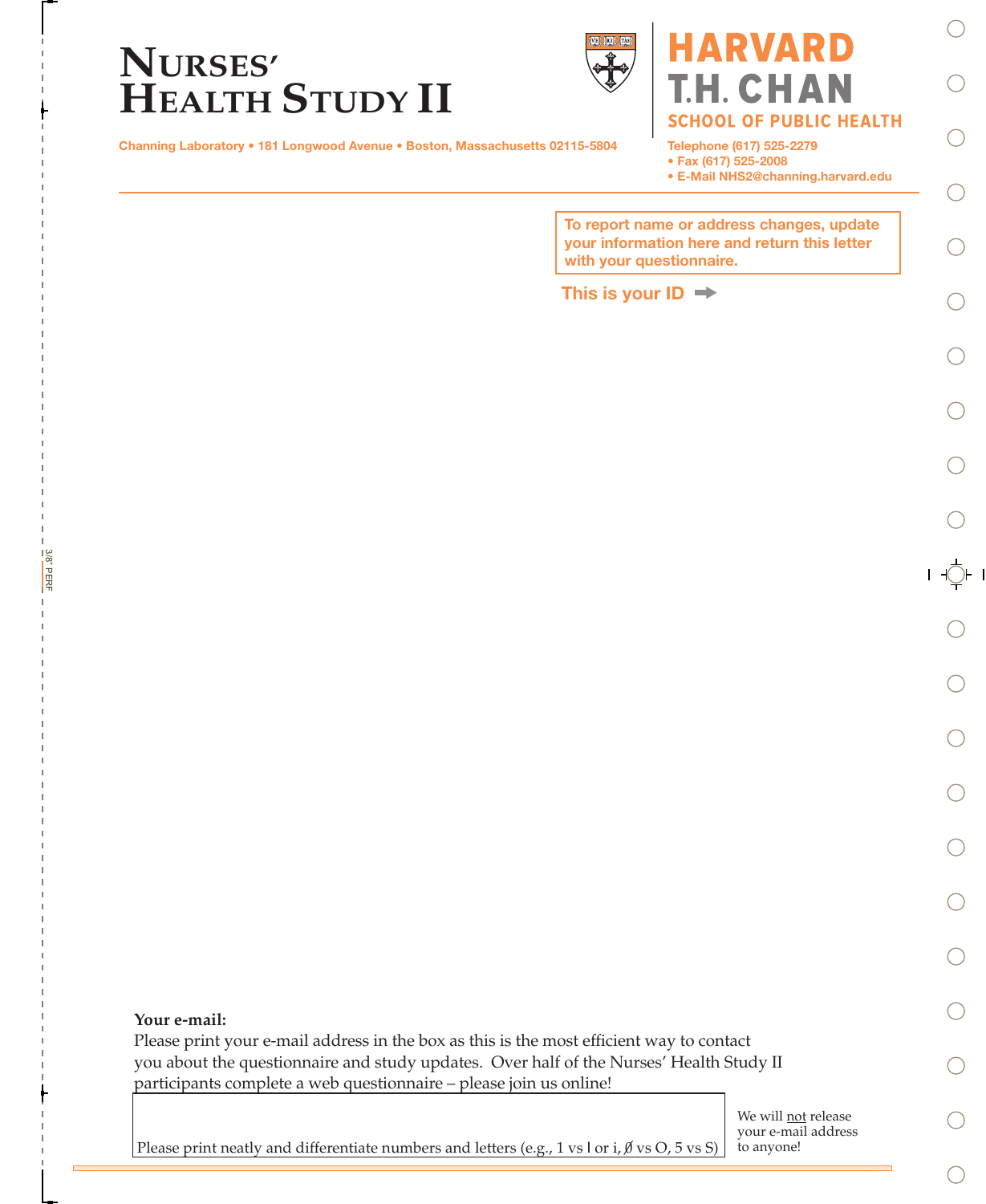### **HARVARD UNIVERSITY NURSES' HEALTH STUDY II**

# **USE A NO. 2 PENCIL ONLY**

#### **INTERNET:**

Go to our website at **www.NHS2.org** and use your ID number (see front of this page) and your birth date to log in and complete the survey online.

#### **PAPER FORM:**

Please use an ordinary No. 2 pencil to answer all questions. Fill response circles completely. If you have comments, please write them on a separate piece of paper.

#### Please remove the cover letter (to preserve confidentiality) and return the questionnaire in the enclosed postage–paid envelope.

### Exciting New Research: How the Microbiome Affects Health

In Question 16 of the attached survey we ask you to participate in a ground-breaking new sub-study to examine the role that gut bacteria (aka the microbiome) play in affecting human health. To make this important research possible, we are asking everyone to help us by providing a sample of their saliva and of their stool. As always, we will ensure the privacy of all your results.

Scientists are just beginning to examine how the human microbiome works. Humans and microbes depend on one another – our bodies provide microbes with resources, and the microbes provide functions necessary for our health. It is crucial to learn what types of microbes live in a healthy human, what they are doing, and how they can influence the development of disease. By collecting saliva and stool samples from tens of thousands of women like you, we can begin to describe what makes up a healthy microbiome and also start to define when it may be unhealthy.

The collection process is surprisingly easy, hygienic (and not particularly gross). You will be able to provide a sample at a time that is convenient for you. If you agree, we will send you a consent form and detailed instructions with all the supplies you will need, including a postage-paid shipping box that can be dropped into any mailbox; no special handling required. For more information, visit our microbiome info page at nhs2.org/Micro-N

#### Measuring Your Waist and Hip

In Question 69, we ask you to measure your waist and hip. If a tape measure is not available, leave the question blank.

For maximum accuracy, please:

- Make measurements while standing
- Avoid measuring over bulky clothing
- Try to record answers to the nearest 1/4 inch (do not estimate)

Waist: **Measure**  $\begin{array}{ccc} \text{measure} & \begin{array}{c} \text{if} \\ \text{if} \end{array} \\ \text{at } \text{navel} \end{array}$ largest circumference around hips (including buttocks) Hip:

3/8" PERF

PERF  $3/8$ 

If a tape measure is not available, please leave blank.



Thank you for completing the 2017 Nurses' Health Study II Questionnaire.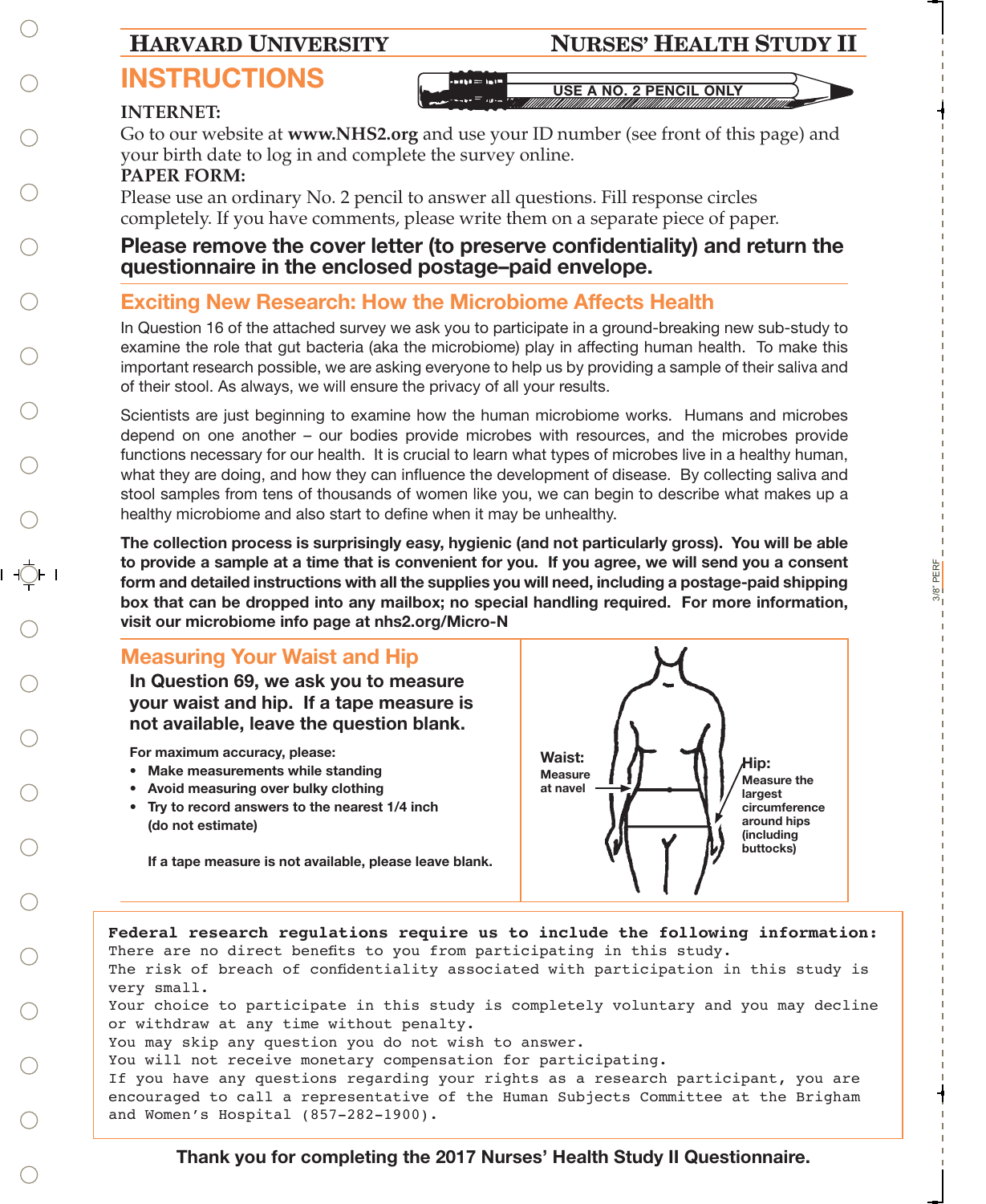|                          | <b>CURRENT WEIGHT</b>    | <b>PLEASE USE PENCIL</b>            | 2. Do you currently smoke cigarettes?<br>$\bigcap$ Yes $\longrightarrow$ How many/day?<br>$5 - 14$<br>$15 - 24$<br>$25 - 34$<br>No.                                                                                        | $35 - 44$<br>$45+$                                                                                                      |
|--------------------------|--------------------------|-------------------------------------|----------------------------------------------------------------------------------------------------------------------------------------------------------------------------------------------------------------------------|-------------------------------------------------------------------------------------------------------------------------|
|                          | <b>POUNDS</b>            |                                     | 3. What is your current status?                                                                                                                                                                                            |                                                                                                                         |
|                          |                          |                                     | <b>Divorced</b><br><b>Married</b><br>Widowed<br><b>Domestic Partnership</b><br>Separated<br>$\bigcap$                                                                                                                      | <b>Never Married</b>                                                                                                    |
| $\left( 0\right)$        | $^{\copyright}$          | $\circledcirc$                      | ◯ With spouse or partner<br>With minor children<br>Alone<br>4. Your living arrangement:                                                                                                                                    |                                                                                                                         |
| $\odot$<br>$\circled{2}$ | $\odot$<br>$\circled{2}$ | $\odot$<br>$\circled{2}$            | With other adult family<br>$\bigcap$ With other people<br>(Mark all that apply.)                                                                                                                                           | $\bigcap$ With pet(s)                                                                                                   |
| $\circled{3}$            | $\circled{3}$            | $\circled{3}$                       | 5. Have your natural menstrual periods ceased PERMANENTLY?<br>O No: Premenopausal                                                                                                                                          | b) For what reason did                                                                                                  |
| $\circled{4}$            | $\bigcirc$               | $\circled{4}$                       | <b>AGE</b><br>◯ Yes: No menstrual periods<br>a) AGE natural                                                                                                                                                                | your periods cease?                                                                                                     |
| $\circled{5}$            | $\circled{5}$            | (5)                                 | periods<br>◯ Yes: Had menopause but now have                                                                                                                                                                               | ◯ Natural () Surgery                                                                                                    |
| $\circled{6}$            | $\circled{6}$            | $\circled{6}$                       | ceased:<br>periods induced by hormones                                                                                                                                                                                     | <b>Endometrial ablation</b>                                                                                             |
|                          | $\circled{7}$            | $\circled{7}$                       | ◯ Not sure (e.g., perimenopausal)                                                                                                                                                                                          | Radiation or Chemo.                                                                                                     |
|                          | $\circled{8}$            | $\circled{8}$                       | 6. Have you had your uterus removed?                                                                                                                                                                                       |                                                                                                                         |
|                          | $\circledcirc$           | $\circledcirc$                      | $\bigcirc$ Yes $\Longrightarrow$ Date of surgery:<br>Before June 1, 2015<br>No.<br>After June 1, 2015<br>$($ )                                                                                                             |                                                                                                                         |
|                          |                          |                                     | 7. Have you ever had either of your ovaries surgically removed?                                                                                                                                                            |                                                                                                                         |
|                          |                          |                                     | Yes <b>a) How many ovaries do you have remaining?</b><br>◯ None<br>No.<br>8. Since June 2015, have you used prescription female hormones? (Not including oral contraceptives.)                                             | One<br>$(0)$ $(1)$ $(2)$ $(3)$ $(4)$ $(5)$ $(6)$ $(7)$                                                                  |
|                          |                          |                                     | $Yes$ a) How many months did you use hormones since June 2015?                                                                                                                                                             | $\boxed{0}$ $\boxed{1}$ $\boxed{2}$ $\boxed{3}$ $\boxed{4}$ $\boxed{5}$ $\boxed{6}$ $\boxed{7}$ $\boxed{8}$ $\boxed{9}$ |
|                          | <b>No</b>                |                                     | $\bigcap$ 1–4 months $\bigcap$ 5–9 $\bigcap$ 10–14<br>$\bigcirc$ 26-30<br>$\bigcap$ 31-35<br>$\bigcirc$ 15–19<br>$\bigcirc$ 20-25                                                                                          | 36+ months                                                                                                              |
|                          |                          |                                     | If No, skip to Part d<br>Yes<br>$\bigcap$ No<br>b) Are you currently using them (within the last month)?                                                                                                                   |                                                                                                                         |
|                          |                          |                                     | c) Mark the type(s) of hormones you are CURRENTLY using:                                                                                                                                                                   |                                                                                                                         |
|                          |                          |                                     | $\bigcap$ FemHRT<br><b>Combined:</b> O Prempro O Premphase<br>$\bigcap$ Combipatch                                                                                                                                         | $\bigcap$ Climara Pro $\bigcap$ Other combined products                                                                 |
|                          |                          |                                     | Estrogen: O Oral Premarin or conjugated estrogen O Patch Estrogen<br>◯ Vaginal Estrogen                                                                                                                                    | $\bigcap$ Estrace                                                                                                       |
|                          |                          |                                     | ◯ Estrogen gels, creams, or sprays on skin ◯ Estratest<br>◯ Other Estrogen (specify in box below)                                                                                                                          |                                                                                                                         |
|                          |                          |                                     | Progesterone/Progestin: O Provera/Cycrin/MPA O Vaginal O Micronized (e.g., Prometrium)                                                                                                                                     | 1) (1) (1)                                                                                                              |
|                          |                          | <b>Other</b>                        | Other progesterone (specify type)<br><b>Compounded bioidentical Estrogen</b><br>Testosterone                                                                                                                               | $\mathbf{2}$<br>(2)<br>(2)<br>(3)(3)<br>3)                                                                              |
|                          |                          | hormones:                           | <b>Compounded bioidentical Progesterone</b><br>Other (specify here)<br>$\bigcap$                                                                                                                                           | (4)<br>(4)                                                                                                              |
|                          |                          |                                     | d) If you used oral conjugated estrogen (e.g., Premarin) since June 2015, what dose did you usually take?                                                                                                                  | $\sqrt{5}$<br>$5)$ $(5)$                                                                                                |
|                          |                          |                                     | $\bigcirc$ .30 mg/day or less<br>$)$ .625 mg/day<br>$\bigcirc$ .9 mg/day<br>$\bigcirc$ .45 mg/day                                                                                                                          | 6) 6) 6                                                                                                                 |
|                          |                          |                                     |                                                                                                                                                                                                                            |                                                                                                                         |
|                          |                          |                                     | ◯ 1.25 mg/day or higher<br>◯ Did not take oral conjugated estrogen<br>$\bigcap$ Unsure                                                                                                                                     | $\widehat{7}$ $\widehat{7}$ $\widehat{7}$                                                                               |
|                          |                          |                                     | 9. Are you currently using any of these over-the-counter (OTC) preparations for hormone replacement?                                                                                                                       | 8) (8) (8)                                                                                                              |
|                          |                          | Soy estrogen products               | ◯ Other OTC                                                                                                                                                                                                                | $9)$ $9)$ $9$                                                                                                           |
|                          |                          | <b>0.</b> Which best describes your | ◯ Nursing education or admin<br><b>ER</b><br>$\bigcap$ OR<br>$\bigcirc$ icu<br>Other inpatient nurse                                                                                                                       |                                                                                                                         |
|                          |                          |                                     | Outpatient or community<br>Other hospital nursing<br>◯ Nursing outside hospital<br>current employment status?                                                                                                              |                                                                                                                         |
|                          |                          |                                     | F/T homemaker<br>$\bigcap$ Disabled<br>◯ Non-nursing employment<br>$\bigcap$ Retired                                                                                                                                       | Other                                                                                                                   |
|                          |                          |                                     | Examples: Ethylene oxide, hydrogen peroxide, formaldehyde,<br>11. Thinking about your current job and the use of disinfectants:<br>ortho-phthalaldehyde, glutaraldehyde, bleach                                            |                                                                                                                         |
|                          |                          |                                     | On how many days per week, on average, do you<br>a) clean medical instruments with disinfectants?<br>◯ Never<br>$<$ 1 day/week<br>1-3 days/week                                                                            | 4-7 days/week                                                                                                           |
|                          |                          |                                     | b) clean surfaces (e.g., floors, tables) at work with disinfectants?<br><b>Never</b><br><1 day/wk<br>$\bigcap$ 1–3 days/wk                                                                                                 | 4-7 days/wk                                                                                                             |
|                          |                          |                                     | 2. In your current job, on how many days per week, on average, do you use spray or aerosol products?                                                                                                                       |                                                                                                                         |
|                          | ◯ Never                  |                                     | ◯ Less than 1 day/week<br>$\bigcap$ 1-3 days/week<br>4-7 days/week                                                                                                                                                         |                                                                                                                         |
|                          |                          |                                     | a) Mark each task at work where you use a spray or aerosol at least once per week.                                                                                                                                         |                                                                                                                         |
|                          |                          | <b>Patient care</b>                 | ◯ Instrument cleaning or disinfection<br>Surface cleaning or disinfection<br>Air-refreshing                                                                                                                                | <b>Other</b><br>◯ None                                                                                                  |
|                          |                          |                                     | 3. Which best describes your hearing?                                                                                                                                                                                      |                                                                                                                         |
|                          | <b>Excellent</b>         |                                     | Good<br>A little hearing trouble<br>Moderate hearing trouble<br>A lot of hearing trouble                                                                                                                                   | Deaf                                                                                                                    |
|                          | $Yes \implies$           |                                     | 4. Have you noticed a change in your hearing?                                                                                                                                                                              |                                                                                                                         |
|                          | <b>No</b>                | $30$                                | At what age did you first notice a change in your hearing?<br>$30 - 39$<br>$\bigcirc$ 40–44<br>$45 - 49$<br>$50 - 54$<br>$55 - 59$<br>$60 - 64$                                                                            | <b>Unsure</b><br>Age $65+$                                                                                              |
| 5.                       |                          |                                     | In the past 12 months, have you had ringing, roaring, or buzzing in your ears or head?                                                                                                                                     |                                                                                                                         |
|                          | ◯ Never                  |                                     | ◯ Several times/week<br><once week<br="">About once/week<br/>Almost every day</once>                                                                                                                                       | ◯ Every day                                                                                                             |
|                          |                          |                                     | a) On the days you hear the sound, how long does it last?                                                                                                                                                                  |                                                                                                                         |
|                          |                          |                                     | $\bigcap$ Less than 5 minutes<br>Several hours<br>( ) A few seconds<br>5 minutes to an hour                                                                                                                                | All the time                                                                                                            |
|                          |                          |                                     | Sleep<br><b>Work</b><br>Concentrate<br>b) Does the sound affect your ability to:                                                                                                                                           |                                                                                                                         |
|                          |                          |                                     | Perform other activities<br>None of these                                                                                                                                                                                  |                                                                                                                         |
| 6.                       |                          |                                     | The Nurses' Health Study is in a position to be a leader in the study of how gut bacteria (aka the microbiome) influence                                                                                                   |                                                                                                                         |
|                          |                          |                                     | human disease. If we send you a convenient, hygienic, pre-paid collection kit, would you be willing to provide a sample<br>of your saliva and of your stool? (The back of the cover letter has more detailed information.) |                                                                                                                         |

3/8" PERF

 $\frac{3/8}{2}$  PERF

D

∋

 $\sum_{i=1}^{n}$ 

⊇

 $\bigcirc$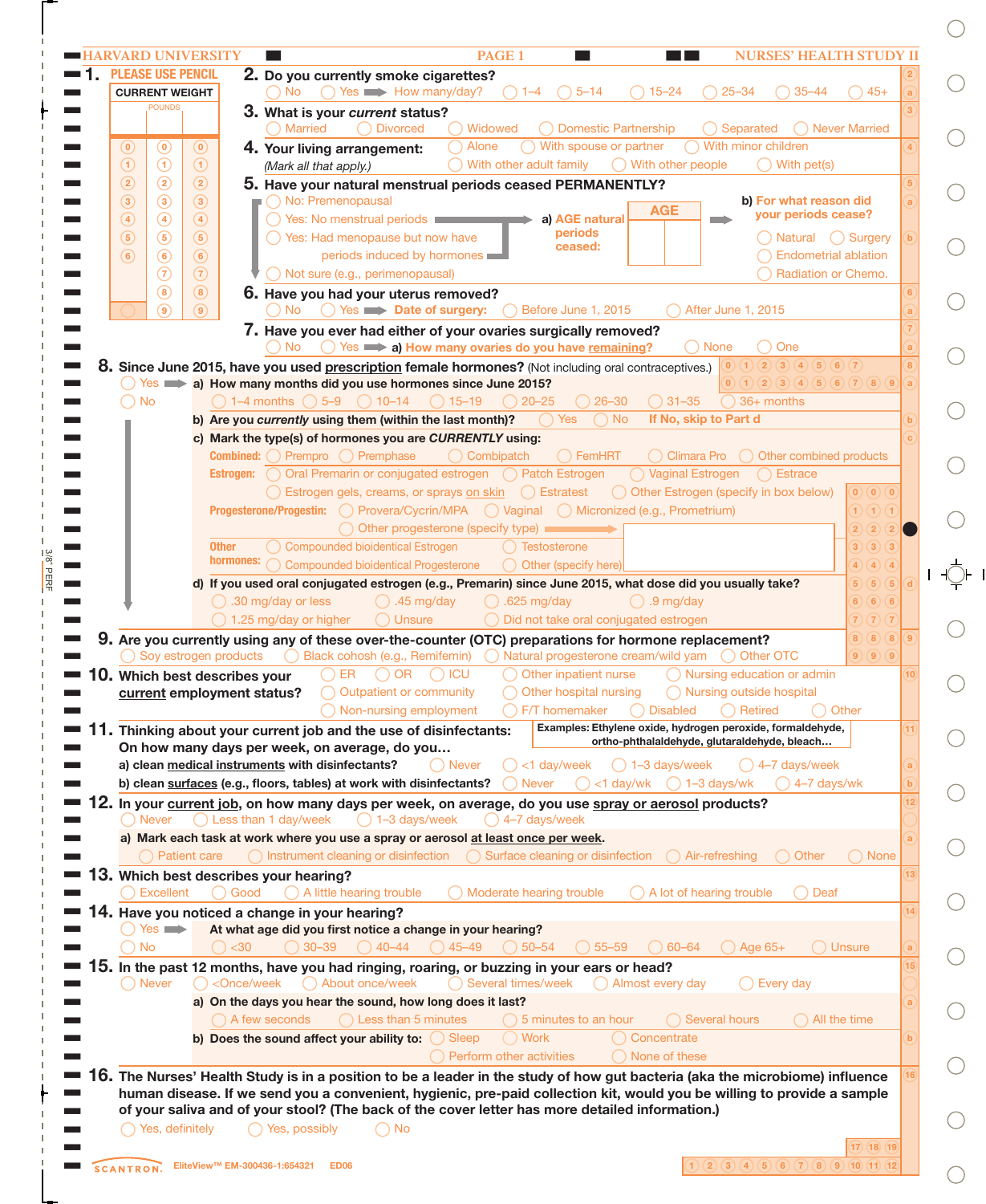|                                                                                           | 17. Since June 2015, have you had any of           | <b>YEAR OF DIAGNOSIS</b><br>Before June '15           | After                                              | 18. Have you ever had any of these clinician-diagnosed<br>illnesses? |                                      |                    |                |                                   |                      |
|-------------------------------------------------------------------------------------------|----------------------------------------------------|-------------------------------------------------------|----------------------------------------------------|----------------------------------------------------------------------|--------------------------------------|--------------------|----------------|-----------------------------------|----------------------|
| these clinician-diagnosed illnesses?<br>LEAVE BLANK FOR "NO", MARK HERE FOR "YES"         | June 1                                             | to                                                    | June 1                                             |                                                                      |                                      |                    |                | <b>YEAR OF FIRST DIAGNOSIS</b>    |                      |
| Myocardial infarction (heart attack)                                                      | $(\forall)$                                        | 2015   May '17   2017                                 |                                                    | <b>LEAVE BLANK FOR "NO",</b><br><b>MARK HERE FOR "YES"</b>           |                                      | <b>Before</b>      | $2000 -$       | $2007 -$                          | $2013 -$             |
| Angina pectoris                                                                           | $\circledR$                                        |                                                       | $\overline{2}$                                     | Osteopenia/Low bone density                                          | (Y                                   | 1999               | 2006           | 2012                              | 2014                 |
| Confirmed by angiography? O No                                                            | <b>Yes</b>                                         |                                                       |                                                    | Osteoporosis                                                         | $\left( \widehat{\mathsf{Y}}\right)$ |                    |                |                                   |                      |
| Coronary bypass, angioplasty or stent                                                     | $(\widehat{\textbf{Y}})$                           |                                                       |                                                    | Meningioma                                                           | $(\lambda)$                          |                    |                |                                   |                      |
|                                                                                           | $\circledR$                                        |                                                       |                                                    | Atrial fibrillation                                                  | $\circledR$                          |                    |                |                                   |                      |
| Congestive heart failure<br>Transient ischemic attack (TIA)                               | $\circledR$                                        |                                                       |                                                    |                                                                      |                                      |                    |                |                                   |                      |
|                                                                                           |                                                    |                                                       |                                                    | Pre-diabetes (glucose intolerance)                                   | Y)                                   |                    |                |                                   |                      |
| Stroke (CVA)                                                                              | $\circledR$                                        |                                                       |                                                    | Celiac disease                                                       | $\circledR$                          |                    |                |                                   |                      |
| Pulmonary embolus                                                                         | $\circledR$                                        |                                                       |                                                    | Sarcoidosis                                                          | $\circledR$                          |                    |                |                                   |                      |
| Deep vein thrombosis                                                                      | $\circledR$                                        |                                                       | 8                                                  | Hip replacement                                                      | $\circledR$                          |                    |                |                                   |                      |
| Fibrocystic/other benign breast disease                                                   | $\mathbf{Y})$                                      |                                                       | $\overline{9}$                                     | Knee replacement                                                     | $(\lambda)$                          |                    |                |                                   |                      |
| Confirmed by breast biopsy? O No                                                          | Yes                                                |                                                       | a                                                  | Alzheimer's or other dementia                                        | Y)                                   |                    |                |                                   |                      |
| <b>Breast cancer</b>                                                                      | $\circledR$                                        |                                                       | 10                                                 | Macular degeneration                                                 | $(\Upsilon)$                         |                    |                |                                   |                      |
| Cancer of the uterus (endometrium)                                                        | $\circledR$                                        |                                                       | 11                                                 | Glaucoma                                                             | $\circledR$                          |                    |                |                                   |                      |
| Cancer of the ovary                                                                       | $\circledR$                                        |                                                       | 12                                                 | Cataract extraction                                                  | $(\lambda)$                          |                    |                |                                   |                      |
| Colon or rectal polyp (benign)                                                            | $\circledR$                                        |                                                       | 13                                                 | Fatty liver                                                          | $\circledR$                          |                    |                |                                   |                      |
| Cancer of the colon or rectum                                                             | $\circledR$                                        |                                                       | 14                                                 | Confirmed by liver biopsy?                                           | <b>No</b>                            |                    | Yes            |                                   |                      |
| Melanoma                                                                                  | $\circledR$                                        |                                                       | 15                                                 | Liver cirrhosis                                                      | $\circledR$                          |                    |                |                                   |                      |
| Basal cell skin cancer                                                                    | $\circledR$                                        |                                                       | 16                                                 | Hepatitis (type B or C)                                              | $\circledR$                          |                    |                |                                   |                      |
| Squamous cell skin cancer                                                                 | $\circledR$                                        |                                                       | 17                                                 | Guillain-Barré syndrome                                              | $\circledR$                          |                    |                |                                   |                      |
| Other cancer                                                                              | $\circledR$                                        |                                                       | 18                                                 | Sleep apnea                                                          | $\circledR$                          |                    |                |                                   |                      |
| Specify site of                                                                           |                                                    |                                                       |                                                    | Ménière's disease                                                    | $\left( \widehat{\mathbf{Y}}\right)$ |                    |                |                                   |                      |
| other cancer                                                                              |                                                    |                                                       |                                                    | Acoustic neuroma/schwannoma                                          | Y)                                   |                    |                |                                   |                      |
| Crohn's/Ulcerative or Microscopic colitis                                                 | Y                                                  |                                                       | 19                                                 | <b>Otosclerosis</b>                                                  | $\circledR$                          |                    |                |                                   |                      |
| Gastric or duodenal ulcer                                                                 | $\circledR$                                        |                                                       | 20                                                 | Primary hyperaldosteronism                                           | $\circledR$                          |                    |                |                                   |                      |
| Barrett's esophagus                                                                       | $\circledR$                                        |                                                       | 21                                                 | Eczema (atopic dermatitis)                                           | $(\lambda)$                          |                    |                |                                   |                      |
| Cholecystectomy                                                                           | $\circledR$                                        |                                                       | 22                                                 | Vitiligo                                                             | $\circledR$                          |                    |                |                                   |                      |
| <b>Diabetes mellitus</b>                                                                  | $\circledR$                                        |                                                       | 23                                                 | Alopecia areata                                                      | $\circledR$                          |                    |                |                                   |                      |
| Elevated cholesterol                                                                      | $\circledR$                                        |                                                       | 24                                                 | Rosacea                                                              | $\circledR$                          |                    |                |                                   |                      |
| High blood pressure                                                                       | $\circledR$                                        |                                                       | 25                                                 | Peripheral neuropathy                                                | $\circledR$                          |                    |                |                                   |                      |
| ■ Endometriosis - 1st diagnosis                                                           | $\circledR$                                        |                                                       | 26                                                 | Nasal polyp(s)                                                       | $\circledR$                          |                    |                |                                   |                      |
| $\triangleright$ Confirmed by laparoscopy? $\bigcirc$ No                                  | Yes                                                |                                                       |                                                    | Chronic sinusitis (12+ weeks)                                        | Y)                                   |                    |                |                                   |                      |
| <b>Multiple Sclerosis</b>                                                                 | $(\forall)$                                        |                                                       |                                                    | Shingles                                                             | $(\widehat{\mathsf{Y}})$             |                    |                |                                   |                      |
| Asthma, Clinician diagnosed                                                               | $\Omega$                                           |                                                       |                                                    | Vaccine for shingles                                                 | $\infty$                             |                    |                |                                   |                      |
| Emphysema/Chronic bronchitis                                                              | $\circledR$                                        |                                                       | 29                                                 | Kidney stones (first diagnosis)                                      | $(\Upsilon)$                         |                    |                |                                   |                      |
| Hyperthyroidism/Graves' disease                                                           | $\circledR$                                        |                                                       | 30                                                 | Total lifetime episodes (at least six months apart):                 |                                      |                    |                |                                   |                      |
| Hypothyroidism                                                                            | $\circledR$                                        |                                                       | $\overline{31}$                                    | 19. Do you regularly post updates or information on social           |                                      |                    |                |                                   |                      |
| Hyperparathyroidism                                                                       | $\circledR$                                        |                                                       | 32                                                 | media (rather than just viewing or "liking" posts)?                  |                                      |                    |                |                                   |                      |
|                                                                                           | $\circledR$                                        |                                                       | 33                                                 | $\bigcirc$ No<br>$\bigcirc$ Yes $\longrightarrow$ Which              |                                      | $\bigcap$ Facebook |                |                                   | $\bigcap$ Instagram  |
|                                                                                           |                                                    |                                                       | 34                                                 | site(s)?                                                             |                                      | <b>Twitter</b>     |                |                                   | Other                |
| Gout                                                                                      |                                                    |                                                       |                                                    |                                                                      |                                      |                    |                |                                   |                      |
| SLE (systemic lupus)                                                                      | $\circledR$                                        |                                                       |                                                    |                                                                      |                                      |                    | <b>No</b>      | Yes, for<br>screening             | Yes, for<br>symptoms |
| Rheumatoid arthritis                                                                      | $\circledR$                                        |                                                       |                                                    | 20. In the past two years, have you had:                             |                                      |                    |                |                                   |                      |
| Other arthritis                                                                           | $\circledR$                                        |                                                       | 36                                                 | (If yes, mark all that apply.)                                       |                                      |                    |                |                                   |                      |
| Depression, Clinician diagnosed                                                           | $\circledR$                                        |                                                       | 37                                                 | A physical exam?                                                     |                                      |                    | $(\mathsf{N})$ | $\circled{r}$                     | $(\Upsilon)$         |
| Parkinson's disease                                                                       | $\circledR$                                        |                                                       | 38                                                 | Exam by eye doctor?                                                  |                                      |                    | $\binom{N}{k}$ | $\circledR$                       | $\circledR$          |
| Gastric banding/bypass/sleeve                                                             | $\circledR$                                        |                                                       | 39                                                 | Mammogram (or other breast imaging)?                                 |                                      |                    | $\circledR$    | $\circledR$                       | $\circledR$          |
| Fractures: Wrist or Colles' Fracture                                                      | $\circledR$                                        |                                                       | 40                                                 | Fasting blood sugar?                                                 |                                      |                    | $\binom{N}{k}$ | $\circledR$                       | $\circledR$          |
| <b>Hip Fracture</b>                                                                       | $\circledR$                                        |                                                       | 41                                                 | Upper endoscopy?                                                     | $(N)$ No                             |                    | (Y) Yes        |                                   |                      |
| Vertebral fracture                                                                        | $\circledR$                                        |                                                       | 42                                                 | (Virtual) CT Colonoscopy?                                            | $(N)$ No                             |                    | $(Y)$ Yes      |                                   |                      |
|                                                                                           | $\circledR$                                        |                                                       | 43                                                 | Colonoscopy?                                                         | $(N)$ No                             |                    | (Y) Yes        |                                   |                      |
|                                                                                           |                                                    |                                                       |                                                    | Sigmoidoscopy?                                                       | $(N)$ No                             |                    | $(Y)$ Yes      |                                   |                      |
| <b>June 2015</b><br>Please specify:<br>Date:                                              | (2)(3)<br>$\left( 0\right)$                        | (4)(5)(6)(7)                                          | (8)<br>$\left(9\right)$                            | Initial reason(s) you had Colonoscopy/Sigmoidoscopy?                 |                                      |                    |                |                                   |                      |
|                                                                                           | $\left( 3\right)$<br>$\left( 2\right)$<br>$\alpha$ | (5)(6)<br>(4)                                         | (7)<br>(8)<br>$\left(9\right)$                     | ◯ Visible blood<br>◯ Occult fecal blood                              |                                      |                    |                | Abdominal pain                    |                      |
| Other major illness or surgery since                                                      | (3)                                                | (5)(6)(7)<br>(4)                                      | (8)<br>$\left(9\right)$                            | Diarrhea/constipation<br>◯ Family history of colon cancer            |                                      |                    |                |                                   |                      |
|                                                                                           |                                                    | (1)(1)(1)(1)                                          |                                                    |                                                                      |                                      |                    |                |                                   |                      |
|                                                                                           |                                                    | $\left( 2\right)$<br>$\overline{2}$<br>$\overline{2}$ | $\overline{2}$<br>$\boxed{2}$<br>$\left( 2\right)$ | Fecal/stool DNA testing ◯ Follow-up of (virtual) CT colonoscopy      |                                      |                    |                |                                   |                      |
| (0)(1)(2)                                                                                 |                                                    | $\left( 4 \right)$<br>$\left  4 \right\rangle$        | $\left( 4\right)$<br>(4)                           | Prior polyps                                                         |                                      |                    |                | Asymptomatic or routine screening |                      |
| <b>FOR OFFICE USE ONLY</b><br>$(0)$ $(1)$ $(2)$ $(3)$ $(4)$ $(5)$ $(6)$ $(7)$ $(8)$ $(9)$ | $\left  8 \right\rangle$                           | $\left( 8\right)$<br>$\left( 8\right)$                | (8)(8)<br>$\left( 8\right)$                        | 21. Is this your correct date of birth?<br>Yes                       |                                      |                    |                |                                   |                      |

 $\bigcirc$ 

 $\bigcirc$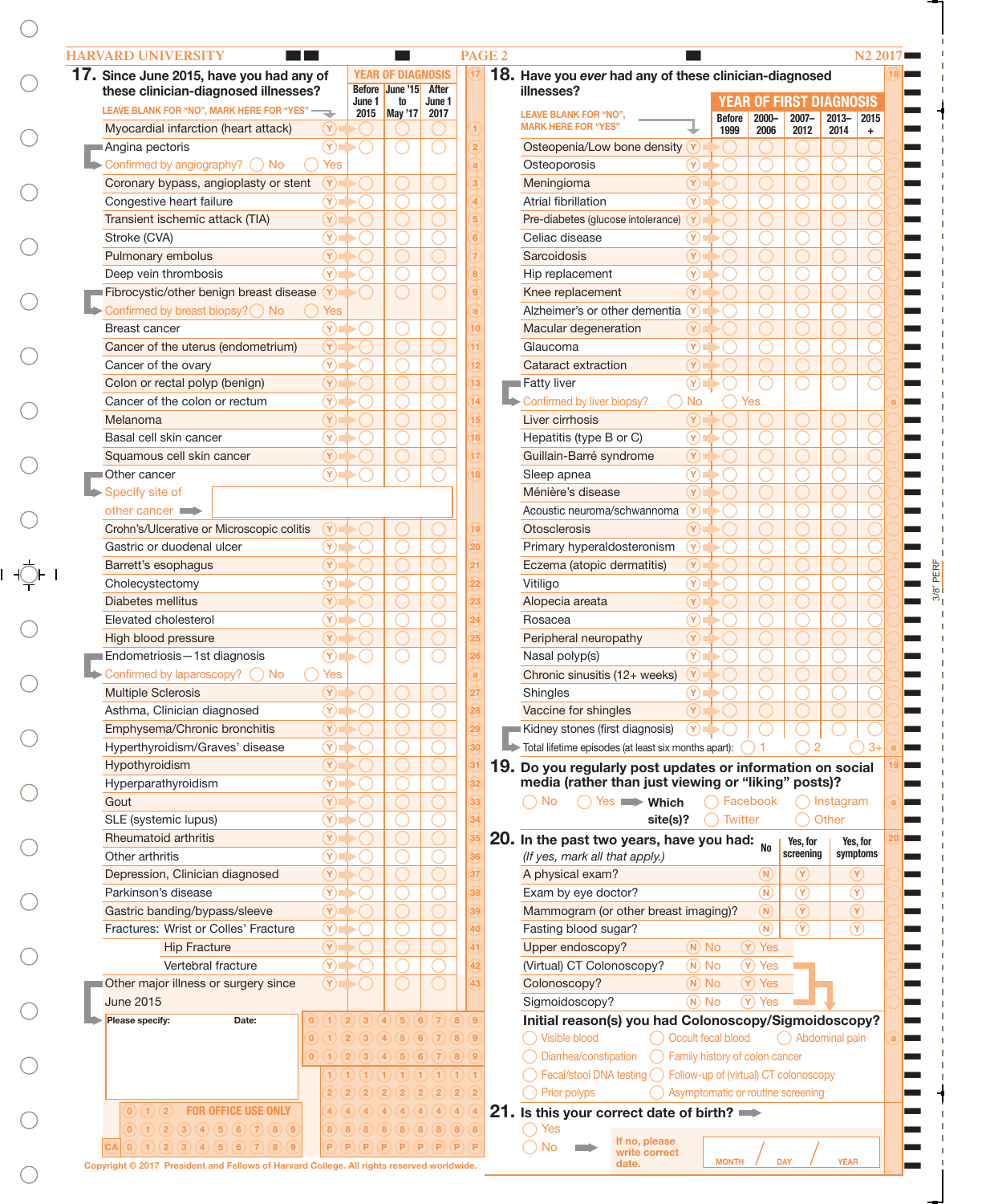|                                                                                                   | PAGE <sub>3</sub> | <b>NURSES' HEALTH STUDY II</b>                                                                                                       |
|---------------------------------------------------------------------------------------------------|-------------------|--------------------------------------------------------------------------------------------------------------------------------------|
| 22. Regular Medication (Mark if used regularly in past 2 years.)<br>Acetaminophen (e.g., Tylenol) |                   | 25. Have biological relatives (parent, sibling, offspring)<br>had any of the following diseases?                                     |
| $()$ 6+ days<br>Davs/week:<br>$( ) 4-5 $<br>( ) 2–3                                               |                   | Glaucoma?<br>◯ Mother<br>$\bigcap$ Father<br>○ Other<br>◯ No                                                                         |
| $3 - 5$<br>$\bigcap$ 15+ tablets<br>Tablets/wk:<br>$1 - 2$<br>$() 6-14$                           |                   | ◯ Other<br>$\bigcap$ No<br>◯ Mother<br>$\bigcap$ Father<br><b>Systemic lupus?</b>                                                    |
|                                                                                                   |                   | ◯ Other<br>$\bigcap$ No<br>◯ Mother<br>$\bigcap$ Father                                                                              |
| Low dose aspirin (100 mg or less/tablet)                                                          |                   | Parkinson's?                                                                                                                         |
| $\bigcap$ 6+ days<br>Days/week:<br>$() 2 - 3$<br>$( ) 4-5 $<br>$($ ) 1                            |                   | $\bigcirc$ No<br>◯ Mother<br>) Father<br>Other<br><b>Inflammatory Bowel?</b>                                                         |
| $\bigcap$ 15+ tablets<br>Tablets/wk:<br>$() 3-5$<br>$() 6-14$<br>$() 1 - 2$                       |                   | 26. In the past two years, have you had gastrointestinal                                                                             |
| Aspirin or aspirin-containing products (325 mg or more/tablet)                                    |                   | bleeding that required hospitalization or a transfusion?                                                                             |
| $() 2 - 3$<br>$() 4-5$<br>$\bigcap$ 6+ days<br>Days/week:                                         |                   | $\bigcirc$ Yes $\implies$ a) What was the site of the bleeding?                                                                      |
| $3 - 5$<br>Tablets/wk:<br>$6 - 14$<br>$\big)$ 15+ tablets<br>$1 - 2$                              |                   | Esophagus<br>◯ Stomach ◯ Duodenum<br>◯ No                                                                                            |
| Ibuprofen (e.g., Advil, Motrin, Nuprin)                                                           |                   | Site unknown<br>Colon/rectum<br>◯ Other                                                                                              |
| $\bigcirc$ 6+ days<br>Days/week:<br>$() 2 - 3$<br>$() 4-5$                                        |                   | 27. In the last year, how often have you had heartburn or                                                                            |
| $\bigcap$ 15+ tablets<br>Tablets/wk:<br>$() 3-5$<br>$() 6-14$<br>$() 1 - 2$                       |                   | acid-reflux?<br>$\bigcap$ None in the past year                                                                                      |
| Celebrex (COX-2 inhibitors)                                                                       |                   | $\bigcap$ Less than once a month<br>About once a month                                                                               |
|                                                                                                   |                   | About once/week                                                                                                                      |
| $() 2 - 3$<br>$\bigcirc$ 6+ days<br>Days/week:<br>( ) 1<br>$() 4-5$                               |                   | Several times/week<br><b>Daily</b>                                                                                                   |
| Other anti-inflammatory analgesics, 2+ times/week                                                 |                   | 28. In the last 12 months, how often did you worry about                                                                             |
| (e.g., Aleve, Clinoril, Relafen, Indocin)                                                         |                   | whether your food would run out before you had                                                                                       |
| Thiazide diuretic<br>Potassium<br>Lasix                                                           |                   | money to buy more?                                                                                                                   |
| Calcium blocker (e.g., Calan, Procardia, Cardizem, Norvasc)                                       |                   | ◯ Sometimes<br>◯ Often<br>) Never                                                                                                    |
| Beta-blocker (e.g., Lopressor, Tenormin, Corgard, Coreg)                                          |                   | 29. In the last 12 months, how often did your food not                                                                               |
| ACE inhibitors (e.g., Vasotec, Zestril, Lotensin)                                                 |                   | last and you didn't have money to get more?                                                                                          |
| Angiotensin receptor blocker (e.g., Diovan, Cozaar, Avapro)                                       |                   | ◯ Sometimes<br>◯ Often<br><b>Never</b>                                                                                               |
| Other anti-hypertensive (e.g., clonidine, doxazosin)                                              |                   | 30. Which of these statements best describes the food                                                                                |
| Coumadin<br>Pradaxa/Xarelto/Eliquis<br>Plavix                                                     |                   | eaten in your household in the last 12 months:                                                                                       |
| Prasugrel (Effient)<br>Antiarrhythmic                                                             |                   | $\bigcap$ Enough of the kinds of food I want to eat                                                                                  |
| Digoxin                                                                                           |                   |                                                                                                                                      |
| "Statin" cholesterol-lowering drugs:                                                              |                   | $\bigcap$ Enough but not always the kinds of food I want                                                                             |
| Mevacor (lovastatin)<br>◯ Zocor (simvastatin) ◯<br>Crestor                                        |                   | Sometimes not enough to eat                                                                                                          |
| Pravachol (pravastatin) D Lipitor (atorvastatin)<br>Other                                         |                   | Often not enough to eat<br>(1)(1)(1)(1)(1)(1)(1)(1)(1)(1)                                                                            |
| Other lipid-lowering drug [e.g., Lopid (gemfibrozil), Colestid,                                   |                   | 31. Do you have freckles (flat brown spots on sun-exposed                                                                            |
| Tricor (fenofibrate), Questran (cholestyramine), Zetia]                                           |                   | skin that usually become darker with sun exposure)?                                                                                  |
| Steroids taken orally (e.g., Prednisone, Decadron, Medrol)                                        |                   | $\bigcap$ Too many to count<br>◯ None<br>◯ Few<br>() Many                                                                            |
| Diabetes drugs: (Mark all that apply)                                                             |                   | 32. How often do you or someone else (NOT another                                                                                    |
| Non-insulin injections (e.g., Byetta, Victoza, Trulicity)<br>Insulin                              |                   | clinician) carefully examine the skin on your LOWER                                                                                  |
| Metformin (Glucophage)<br>Jardiance<br>() Invokana                                                |                   | <b>BACK for skin cancer?</b>                                                                                                         |
| Other oral hypoglycemic agent<br>Sitagliptin (Januvia)                                            |                   | ○ Once/year<br>◯ Monthly<br>( ) Never<br>◯ Few times/year                                                                            |
| Thyroid hormone (e.g., Synthroid, Levothroid, Levoxyl)                                            |                   | 33. Regarding YOUR birth, what was your delivery method?                                                                             |
|                                                                                                   |                   | $\bigcap$ C-section<br>$\bigcap$ Not sure<br>() Vaginal                                                                              |
| Triptans (e.g., Imitrex, Maxalt, Zomig, Amerge, Replax)                                           |                   |                                                                                                                                      |
| Bisphosphonates (e.g., Fosamax, Boniva, Actonel)                                                  |                   | 34. Do you currently own a pet?                                                                                                      |
| Tamoxifen (Nolvadex)<br>Evista (raloxifene)                                                       |                   | $\bigcap$ Yes $\blacksquare$<br>◯ Dog () Cat<br>◯ Other<br>$()$ No                                                                   |
| Anticholinergics (e.g., Detrol, Ditropan, Vesicare)                                               |                   | 35. Have you ever been diagnosed with diverticulosis                                                                                 |
| SSRIs (Celexa, Lexapro, Prozac, Paxil, Zoloft, Luvox)                                             |                   | of the colon WITHOUT diverticulitis or diverticular                                                                                  |
| Tricyclics (e.g., amitriptyline, nortriptyline, imipramine)                                       |                   | bleeding?                                                                                                                            |
| SNRIs/Other antidepressants (Wellbutrin, Effexor, Cymbalta)                                       |                   | $()$ No<br>Yes                                                                                                                       |
| Minor tranquilizers (e.g., Valium, alprazolam, lorazepam)                                         |                   | 36. Have you ever been diagnosed with diverticulitis of                                                                              |
| Prescription sleep medications (e.g., Ambien, Sonata, Lunesta)                                    |                   | the colon that required antibiotics or hospitalization?                                                                              |
| Over-the-counter sleep medications                                                                |                   | $()$ No<br>$\bigcirc$ Yes $\implies$ a) Total number of episodes:                                                                    |
|                                                                                                   |                   |                                                                                                                                      |
| Prilosec, Nexium, Prevacid, Protonix, Aciphex, Dexilant                                           |                   | $\bigcap$ 1 $\bigcap$ 2 $\bigcap$ 3 $\bigcap$ 4 $\bigcap$ 5+                                                                         |
| H2 blocker (e.g., Pepcid, Tagamet, Zantac, Axid)                                                  |                   | b) Year(s) of all episodes:                                                                                                          |
|                                                                                                   |                   | $\bigcirc$ <2004 $\bigcirc$ '04-05 $\bigcirc$ '06-07<br>$() '08-09$                                                                  |
| Other regular medications (no need to specify)                                                    |                   | $() '10-11$ $() '12-13$ $() '14-15$<br>$2016+$                                                                                       |
| During the past 6 years, what is the TOTAL amount                                                 |                   |                                                                                                                                      |
| of time you used antibiotics? (Exclude skin creams,                                               |                   | c) Surgery for diverticulitis?<br>$( )$ No                                                                                           |
| mouthwash or isoniazid.)                                                                          |                   | ◯ Yes<br>37. Have you ever been diagnosed with diverticular                                                                          |
| $\bigcap$ 15 days to 2 months<br>( ) None<br>$\bigcap$ Less than 15 days                          |                   | bleeding that required blood transfusion and/or                                                                                      |
| $\bigcap$ 2 to 4 months<br>$\bigcap$ 4 months to 2 years                                          |                   | hospitalization?                                                                                                                     |
| $\bigcap$ 2 to 3 years<br>◯ Over 3 years                                                          |                   | $\bigcap$ No                                                                                                                         |
|                                                                                                   |                   | $\bigcirc$ Yes $\implies$ a) Total number of episodes:                                                                               |
| a) What was the most common reason that you used an antibiotic?                                   |                   | $\bigcirc$ 1 $\bigcirc$ 2 $\bigcirc$ 3 $\bigcirc$ 4 $\bigcirc$ 5+                                                                    |
| ◯ Respiratory infection (UTI<br>◯ Acne/Rosacea                                                    |                   | b) Year(s) of all episodes:                                                                                                          |
| <b>Chronic bronchitis</b><br>$\bigcap$ Dental<br>$\bigcap$ Other                                  |                   | $\bigcirc$ '04-05 $\bigcirc$ '06-07<br>() < 2004                                                                                     |
| 24. Are you on a gluten-free diet?<br>No                                                          |                   | $\bigcirc$ '08-09<br>$\bigcap$ '10–11 $\bigcap$ '12–13 $\bigcap$ '14–15<br>$\bigcirc$ 2016+<br>c) Surgery for diverticular bleeding? |

3/8" PERF

 $\Gamma$ 

I. L

T.

 $\bigcirc$  $\bigcirc$  $\bigcirc$  $\bigcirc$  $\bigcirc$  $\bigcirc$  $\bigcirc$  $\bigcirc$  $\bigcirc$  $\overline{C}$  $\bigcirc$  $\bigcirc$  $\bigcirc$  $\bigcirc$  $\bigcirc$  $\bigcirc$  $\bigcirc$  $\bigcirc$  $\bigcirc$  $\bigcirc$  $\bigcirc$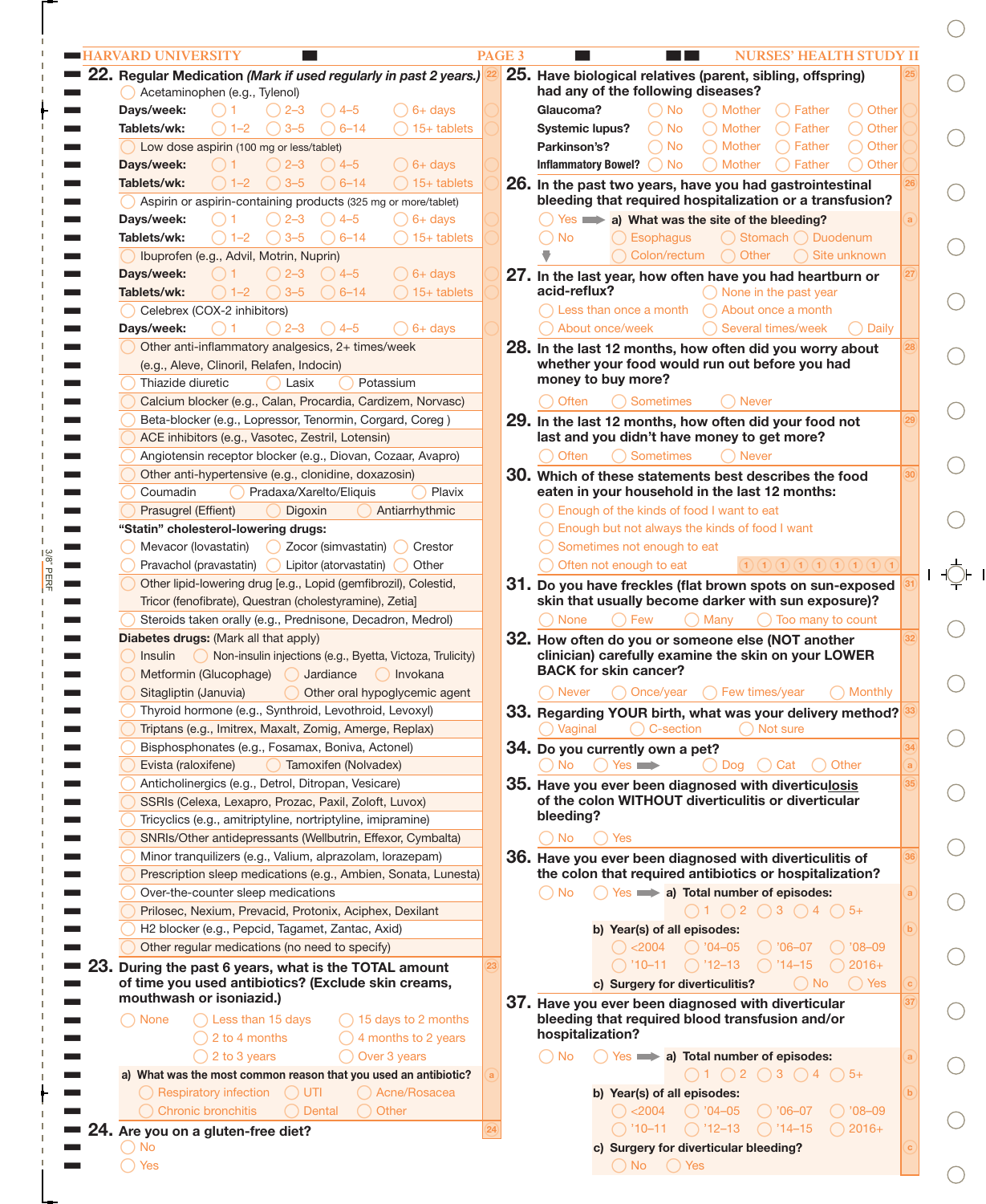| ◯ Unable to walk<br>38. What is your usual walking pace outdoors?<br>Easy, casual (less than 2 mph)<br>Normal, average (2–2.9 mph)                                                 | $\bigcap$ Brisk pace (3-3.9 mph)   |         |                    |                         |                                    |                   | ◯ Very brisk/striding (4 mph or faster)            |                   |                   |                        |
|------------------------------------------------------------------------------------------------------------------------------------------------------------------------------------|------------------------------------|---------|--------------------|-------------------------|------------------------------------|-------------------|----------------------------------------------------|-------------------|-------------------|------------------------|
|                                                                                                                                                                                    |                                    |         |                    |                         |                                    |                   |                                                    |                   |                   |                        |
|                                                                                                                                                                                    |                                    |         |                    |                         |                                    |                   |                                                    |                   |                   |                        |
| 39. DURING THE PAST YEAR, what was your average time PER                                                                                                                           |                                    | $1 - 4$ | $5 - 19$           | $20 - 59$               | <b>TIME PER WEEK</b><br><b>One</b> | $1 - 1.5$         | $2 - 3$                                            |                   | $7 - 10$          |                        |
| WEEK spent at each of the following recreational activities?                                                                                                                       | Zero                               | Min.    | Min.               | Min.                    | Hour                               | Hrs.              | Hrs.                                               | $4 - 6$<br>Hrs.   | Hrs.              | $11+$<br>Hrs.          |
| Walking for exercise or walking for transportation/errands                                                                                                                         |                                    |         |                    |                         |                                    |                   |                                                    |                   |                   |                        |
| Running or jogging                                                                                                                                                                 |                                    |         |                    | ◯                       |                                    |                   |                                                    |                   |                   |                        |
| Bicycling (include stationary machine)                                                                                                                                             |                                    |         |                    | $\bigcap$               |                                    |                   |                                                    |                   |                   |                        |
| $\bigcirc$ High<br>$()$ Low<br>() Medium<br>Intensity:                                                                                                                             |                                    |         |                    |                         |                                    |                   |                                                    |                   |                   |                        |
| Tennis, squash, racquetball                                                                                                                                                        |                                    |         |                    |                         |                                    |                   |                                                    |                   |                   |                        |
| Lap swimming                                                                                                                                                                       |                                    |         |                    | $\bigcap$               |                                    |                   |                                                    |                   |                   | ∩                      |
| Intensity:<br>$()$ Low<br>( ) Medium<br>$\bigcap$ High                                                                                                                             |                                    |         |                    |                         |                                    |                   |                                                    |                   |                   |                        |
| Other aerobic exercise (aerobic dance, ski or stair machine, etc.)                                                                                                                 |                                    |         |                    |                         |                                    |                   |                                                    |                   |                   |                        |
| Lower intensity exercise (yoga, stretching, toning)                                                                                                                                |                                    |         |                    |                         |                                    |                   |                                                    |                   |                   |                        |
| Other vigorous activities (e.g., lawn mowing)                                                                                                                                      |                                    |         |                    | ◯                       |                                    |                   |                                                    |                   |                   |                        |
| <b>Arm Weights</b><br>Weight training or resistance exercises                                                                                                                      |                                    |         |                    |                         |                                    |                   |                                                    |                   |                   |                        |
| (Include free weights or resistance machines)<br>Leg Weights                                                                                                                       |                                    |         |                    |                         |                                    |                   |                                                    |                   |                   |                        |
|                                                                                                                                                                                    |                                    |         |                    |                         |                                    |                   |                                                    |                   |                   |                        |
| 40. DURING THE PAST YEAR, on average, how many                                                                                                                                     |                                    |         |                    |                         |                                    |                   | <b>TIME PER WEEK</b>                               |                   |                   |                        |
| <b>HOURS PER WEEK</b> did you spend:                                                                                                                                               |                                    | Zero    | <b>One</b><br>Hour | $2 - 5$<br>Hrs.         | $6 - 10$<br>Hrs.                   | $11 - 20$<br>Hrs. | $21 - 40$<br>Hrs.                                  | $41 - 60$<br>Hrs. | $61 - 90$<br>Hrs. | <b>Over</b><br>90 Hrs. |
| Standing or walking around at work or away from home? (hrs./week)                                                                                                                  |                                    |         |                    |                         |                                    |                   |                                                    |                   |                   |                        |
| Standing or walking around at home? (hrs./week)                                                                                                                                    |                                    |         |                    | ◯                       |                                    |                   |                                                    |                   |                   |                        |
| Sitting at work or away from home or while driving? (hrs./week)                                                                                                                    |                                    |         |                    |                         |                                    |                   |                                                    |                   |                   |                        |
| Sitting at home while watching TV/DVD/video? (hrs./week)                                                                                                                           |                                    |         |                    |                         |                                    |                   |                                                    |                   |                   |                        |
| Other sitting at home (e.g., reading, meal times, at desk)? (hrs./week)                                                                                                            |                                    |         |                    |                         |                                    |                   |                                                    |                   |                   |                        |
|                                                                                                                                                                                    |                                    |         |                    |                         |                                    |                   |                                                    |                   |                   |                        |
| Do you have more trouble than usual remembering recent events?<br>Do you have more trouble than usual remembering a short list of items, such as a shopping list?                  |                                    |         |                    |                         | Yes<br>Yes                         | $\bigcap$ No      | ) No                                               |                   |                   |                        |
| Do you have trouble remembering things from one second to the next?                                                                                                                |                                    |         |                    |                         | Yes                                |                   | ) No                                               |                   |                   |                        |
| Do you have difficulty in understanding or following spoken instructions?                                                                                                          |                                    |         |                    |                         | <b>Yes</b>                         | $\bigcap$ No      |                                                    |                   |                   |                        |
| Do you have more trouble than usual following a group conversation or a plot in a TV program                                                                                       |                                    |         |                    |                         |                                    |                   |                                                    |                   |                   |                        |
| due to your memory?                                                                                                                                                                |                                    |         |                    | $\bigcap$ Yes           |                                    |                   | $)$ No                                             |                   |                   |                        |
|                                                                                                                                                                                    |                                    |         |                    |                         | <b>Yes</b>                         |                   | $\big)$ No                                         |                   |                   |                        |
| Do you have trouble finding your way around familiar streets?                                                                                                                      |                                    |         |                    |                         |                                    |                   |                                                    |                   |                   |                        |
|                                                                                                                                                                                    |                                    |         |                    |                         |                                    |                   | Few times/                                         |                   | Less than         | <b>Never</b>           |
| 42. In your day-to-day life, how often do any of the following                                                                                                                     |                                    |         | Almost             | At least                | Few times/                         |                   |                                                    |                   |                   |                        |
| things happen to you?                                                                                                                                                              |                                    |         | every day          | once/week               | month                              |                   | year                                               |                   | once/year         |                        |
| You are treated with less courtesy or respect than other people                                                                                                                    |                                    |         |                    |                         |                                    |                   |                                                    |                   |                   |                        |
| You receive poorer service than other people at restaurants or stores                                                                                                              |                                    |         |                    |                         |                                    |                   |                                                    |                   |                   |                        |
| People act as if they think you are not smart                                                                                                                                      |                                    |         |                    |                         |                                    |                   |                                                    |                   |                   |                        |
| People act as if they are afraid of you                                                                                                                                            |                                    |         |                    |                         |                                    |                   |                                                    |                   |                   |                        |
| People act as if they think you are dishonest                                                                                                                                      |                                    |         |                    |                         |                                    |                   |                                                    |                   |                   |                        |
| You are threatened or harassed                                                                                                                                                     |                                    |         |                    |                         |                                    |                   |                                                    |                   |                   |                        |
| a. What do you think is the main reason for these experiences? (Mark all that apply.)                                                                                              |                                    |         |                    |                         |                                    |                   |                                                    |                   |                   |                        |
| ◯ Your ancestry or national origins<br>◯ Your gender                                                                                                                               |                                    |         | () Your race       |                         |                                    |                   |                                                    | ◯ Your age        |                   |                        |
| Your religion<br>Your weight<br>◯ Your height                                                                                                                                      |                                    |         |                    |                         |                                    |                   | Some other aspect of your physical appearance      |                   |                   |                        |
| Your sexual orientation<br>Your education or income level                                                                                                                          |                                    |         |                    | ◯ A physical disability |                                    |                   |                                                    | ◯ Other           |                   |                        |
| 43. During the last 12 months, how often have you leaked or lost control of your urine?                                                                                            |                                    |         |                    |                         |                                    |                   |                                                    |                   |                   |                        |
| ◯ Once/month (2-3 times/month () About once/week<br>◯ Never<br>$\bigcap$ Less than once/month                                                                                      |                                    |         |                    |                         |                                    |                   | Almost every day                                   |                   |                   |                        |
| i) When you lose your urine, how much usually leaks?                                                                                                                               |                                    |         |                    |                         |                                    |                   |                                                    |                   |                   |                        |
| ◯ Enough to wet your underwear<br>$( )$ A few drops                                                                                                                                | ◯ Enough to wet your outerclothing |         |                    |                         |                                    |                   | ◯ Enough to wet the floor                          |                   |                   |                        |
| ii) When you lose urine, what is the usual cause?                                                                                                                                  |                                    |         |                    |                         |                                    |                   |                                                    |                   |                   |                        |
| a) Coughing, sneezing, laughing, or doing physical activity                                                                                                                        |                                    |         |                    |                         |                                    |                   | (b) A sudden and urgent need to go to the bathroom |                   |                   |                        |
| (c) Both a) and b) equally<br>(d) In other circumstances                                                                                                                           |                                    |         |                    |                         |                                    |                   |                                                    |                   |                   |                        |
| 44. Have you talked to your healthcare provider about leaking urine?                                                                                                               |                                    |         |                    |                         |                                    |                   |                                                    |                   |                   |                        |
| $\bigcap$ No, I have not<br>◯ Yes, about leaking urine<br>45. Do you have any problems with your sense of smell, such as not being able to smell things or things not smelling the |                                    |         |                    |                         |                                    |                   |                                                    |                   |                   |                        |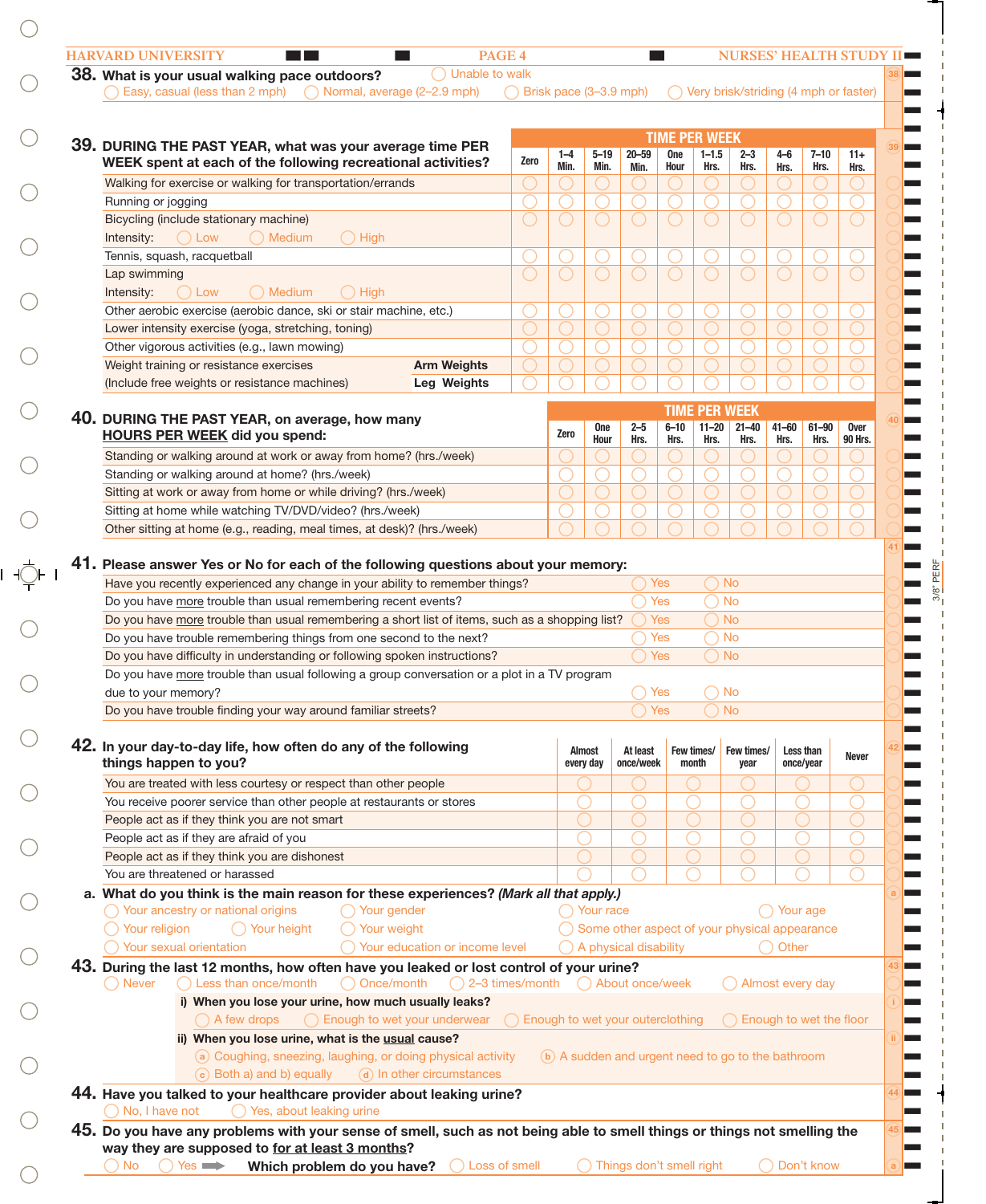|     | 46.<br>Below is a list of some of the ways you may have felt or behaved during the past month.<br>Please indicate how often you have felt this way.<br>During the past month (Mark one answer per line.) | <b>Rarely or none</b><br>of the time |                             | Some or a<br>little of the time | <b>Occasionally or</b><br>a moderate | All of the time                  |
|-----|----------------------------------------------------------------------------------------------------------------------------------------------------------------------------------------------------------|--------------------------------------|-----------------------------|---------------------------------|--------------------------------------|----------------------------------|
|     | I was bothered by things that usually don't bother me.                                                                                                                                                   |                                      |                             |                                 | amount of time                       |                                  |
|     | I had trouble keeping my mind on what I was doing.                                                                                                                                                       |                                      |                             |                                 |                                      |                                  |
|     | I felt depressed.                                                                                                                                                                                        |                                      |                             |                                 |                                      |                                  |
|     | I felt that everything I did was an effort.                                                                                                                                                              |                                      |                             |                                 |                                      |                                  |
|     | I felt hopeful about the future.                                                                                                                                                                         |                                      |                             |                                 |                                      |                                  |
|     | I felt fearful.                                                                                                                                                                                          |                                      |                             |                                 |                                      |                                  |
|     | My sleep was restless.                                                                                                                                                                                   |                                      |                             |                                 |                                      |                                  |
|     | I was happy.                                                                                                                                                                                             |                                      |                             |                                 |                                      |                                  |
|     | I felt lonely.                                                                                                                                                                                           |                                      |                             |                                 |                                      |                                  |
|     | I could not "get going".                                                                                                                                                                                 |                                      |                             |                                 |                                      |                                  |
|     | 47. Over the last 4 weeks, how often have you been bothered<br>by any of the following problems?                                                                                                         | Not at all                           |                             | Several days                    | More than<br>half the days           | Nearly every day                 |
|     | Feeling nervous, anxious or on edge                                                                                                                                                                      |                                      |                             |                                 |                                      |                                  |
|     | Not being able to stop or control worrying                                                                                                                                                               |                                      |                             |                                 |                                      |                                  |
|     | Worrying too much about different things                                                                                                                                                                 |                                      |                             |                                 |                                      |                                  |
|     | Trouble relaxing                                                                                                                                                                                         |                                      |                             |                                 |                                      |                                  |
|     | Being so restless that it is hard to sit still                                                                                                                                                           |                                      |                             |                                 |                                      |                                  |
|     | Becoming easily annoyed or irritable                                                                                                                                                                     |                                      |                             |                                 |                                      |                                  |
|     | Feeling afraid as if something awful might happen                                                                                                                                                        |                                      |                             |                                 |                                      |                                  |
| 48. |                                                                                                                                                                                                          |                                      |                             |                                 |                                      |                                  |
|     | In your life, have you ever had any experience that was so frightening, horrible, or upsetting that,<br>in the past month, you:                                                                          |                                      |                             |                                 |                                      |                                  |
|     | Have had nightmares about it or thought about it when you did not want to?                                                                                                                               |                                      |                             | <b>Yes</b>                      | $\bigcap$ No                         |                                  |
|     | Tried hard not to think about it or went out of your way to avoid situations that reminded you of it?                                                                                                    |                                      |                             | Yes                             | ) No                                 |                                  |
|     | Were constantly on guard, watchful, or easily startled?                                                                                                                                                  |                                      |                             | <b>Yes</b>                      | ) No                                 |                                  |
|     | Felt numb or detached from others, activities, or your surroundings?                                                                                                                                     |                                      |                             | Yes                             | ) No                                 |                                  |
|     | Felt guilty or unable to stop blaming yourself or others for the event?                                                                                                                                  |                                      |                             | <b>Yes</b>                      | $\bigcap$ No                         |                                  |
|     | a. If you marked Yes to any of the above, when did the upsetting experience occur?                                                                                                                       |                                      |                             |                                 |                                      |                                  |
|     | $\bigcap$ <1 month ago<br>$\bigcap$ 1 to 3 months ago<br>$\bigcap$ 3 months to 1 year                                                                                                                    | ) 1 to 2 years                       |                             |                                 | More than 2 years ago                |                                  |
|     | $49.$ The following items are about activities you might do during a typical day.<br>Does your health now limit you in these activities? If so, how much?<br>(Mark one response on each line.)           |                                      |                             | Yes, Limited<br>A Lot           | Yes, Limited<br>A Little             | No, Not<br><b>Limited At All</b> |
|     | Vigorous activities, such as running, lifting heavy objects, participating in strenuous sports                                                                                                           |                                      |                             |                                 |                                      |                                  |
|     |                                                                                                                                                                                                          |                                      |                             |                                 |                                      |                                  |
|     | Moderate activities, such as moving a table, pushing a vacuum cleaner, bowling, or playing golf                                                                                                          |                                      |                             |                                 |                                      |                                  |
|     | Lifting or carrying groceries                                                                                                                                                                            |                                      |                             |                                 |                                      |                                  |
|     | Climbing several flights of stairs                                                                                                                                                                       |                                      |                             |                                 |                                      |                                  |
|     | Climbing one flight of stairs                                                                                                                                                                            |                                      |                             |                                 |                                      |                                  |
|     | Bending, kneeling, or stooping                                                                                                                                                                           |                                      |                             |                                 |                                      |                                  |
|     | Walking more than a mile                                                                                                                                                                                 |                                      |                             |                                 |                                      |                                  |
|     | Walking several blocks                                                                                                                                                                                   |                                      |                             |                                 |                                      |                                  |
|     | Walking one block                                                                                                                                                                                        |                                      |                             |                                 |                                      |                                  |
|     | Bathing or dressing yourself                                                                                                                                                                             |                                      |                             |                                 |                                      |                                  |
|     | Please indicate the extent to which you agree or disagree                                                                                                                                                | <b>Disagree</b><br>strongly          | <b>Disagree</b><br>a little | Neither agree<br>nor disagree   | Agree<br>a little                    | Agree<br>strongly                |
|     |                                                                                                                                                                                                          |                                      |                             |                                 |                                      |                                  |
|     | with the following statements.                                                                                                                                                                           |                                      |                             |                                 |                                      |                                  |
|     | In uncertain times I usually expect the best.                                                                                                                                                            |                                      |                             |                                 |                                      |                                  |
|     | If something can go wrong with me, it will.                                                                                                                                                              |                                      |                             |                                 |                                      |                                  |
|     | I'm always optimistic about my future.                                                                                                                                                                   |                                      |                             |                                 |                                      |                                  |
|     | I hardly ever expect things to go my way.                                                                                                                                                                |                                      |                             |                                 |                                      |                                  |
|     | I am an active person in carrying out the plans I set for myself.                                                                                                                                        |                                      |                             |                                 |                                      |                                  |
|     | I rarely count on good things happening to me.                                                                                                                                                           |                                      |                             |                                 |                                      |                                  |
|     | Overall, I expect more good things to happen to me than bad.                                                                                                                                             |                                      |                             |                                 |                                      |                                  |
|     | I sometimes feel as if I have done all there is to do in life.                                                                                                                                           |                                      |                             |                                 |                                      |                                  |
| 50. | I have a sense of direction and purpose in my life.<br>How frequently do you have a bowel movement?                                                                                                      |                                      |                             |                                 |                                      |                                  |

 $\bigcirc$ 

 $\bigcirc$